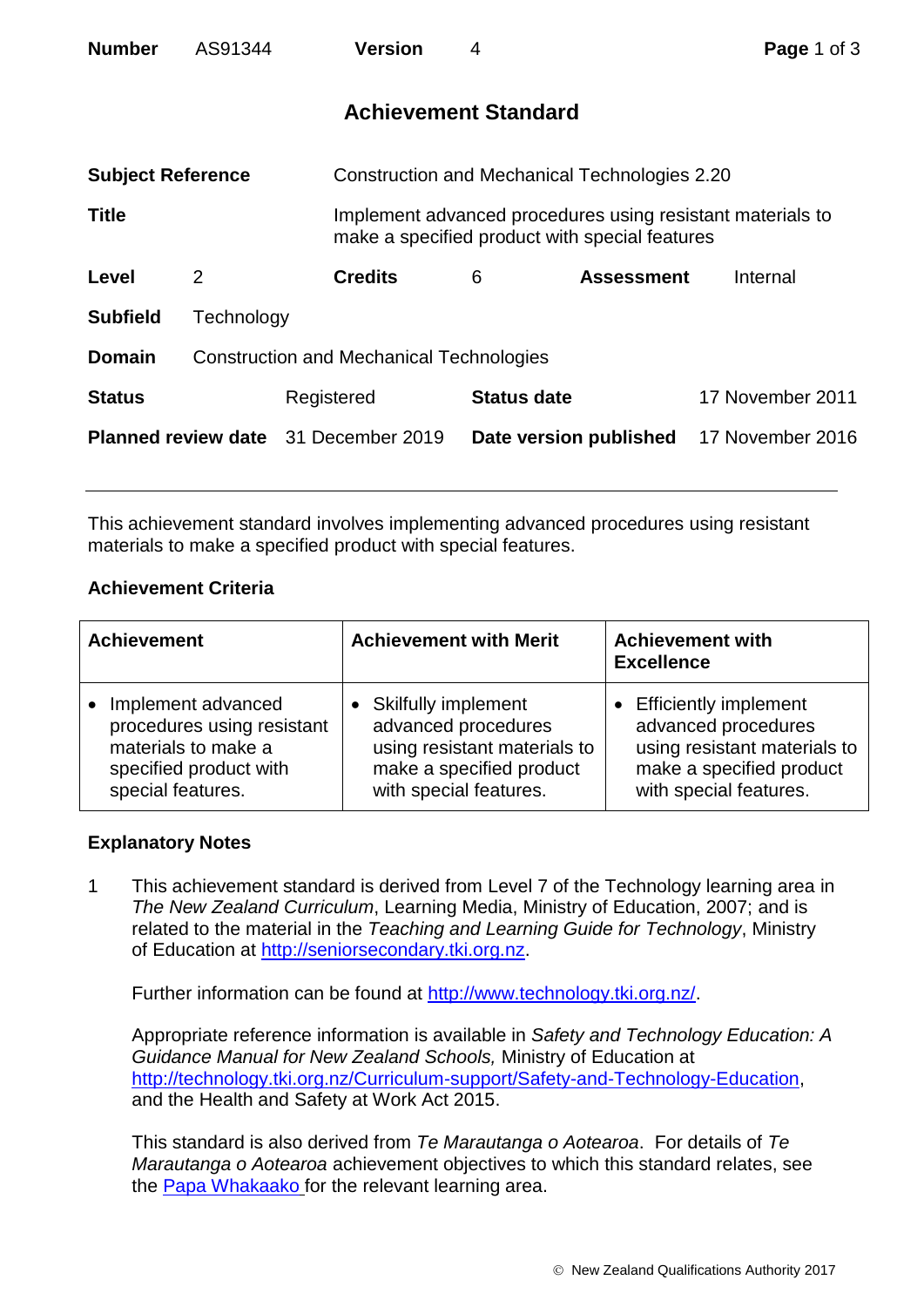- 2 *Implement advanced procedures using resistant materials to make a specified product with special features* involves:
	- selecting techniques to achieve special features
	- undertaking testing to monitor special feature construction to demonstrate that the product meets specifications
	- applying techniques to comply with relevant health and safety regulations.

*Skilfully implement advanced procedures using resistant materials to make a specified product with special features* involves:

• showing independence and accuracy in the execution of the techniques and tests.

*Efficiently implement advanced procedures using resistant materials to make a specified product with special features* involves:

- undertaking techniques and tests in a manner that economises time, effort and materials.
- 3 *Resistant materials* may include but are not limited to: wood, composites, metal, alloys, ceramics, and plastics.
- 4 *Specified product with special features* refers to a product and its relevant specifications, including material specifications. The specifications must be of sufficient rigour to allow the student to meet the standard. The specifications need to be agreed prior to the product being made. They may be teacher-given or developed in negotiation with the student.
- 5 *Advanced procedures* are those that require advanced craft skills.
- 6 *Special features* are those that rely on the application of advanced craft skills to achieve the specified product for this achievement standard, and will require one or more special features from each of the categories below:
	- structural: e.g. mortise and tenon joint, lapped dovetailed drawer, annealed component, mig-welded panels, sandcasted component, milling an advanced component
	- aesthetic: e.g. parquetry, inlaid design, turned table legs, taper turned component, dressed edges.
- 7 Advanced craft skills rely on the consistent application of accepted conventions which may relate to such things as flush, parallel, perpendicular, offset, symmetry, array, tolerance, ease, press fit, clearances, eccentricity, and taper.
- 8 Testing procedures may include but are not limited to: measuring, trialling techniques, fitting, and visual checks.
- 9 Conditions of Assessment related to this achievement standard can be found at [http://ncea.tki.org.nz/Resources-for-Internally-Assessed-Achievement-Standards.](http://ncea.tki.org.nz/Resources-for-Internally-Assessed-Achievement-Standards)